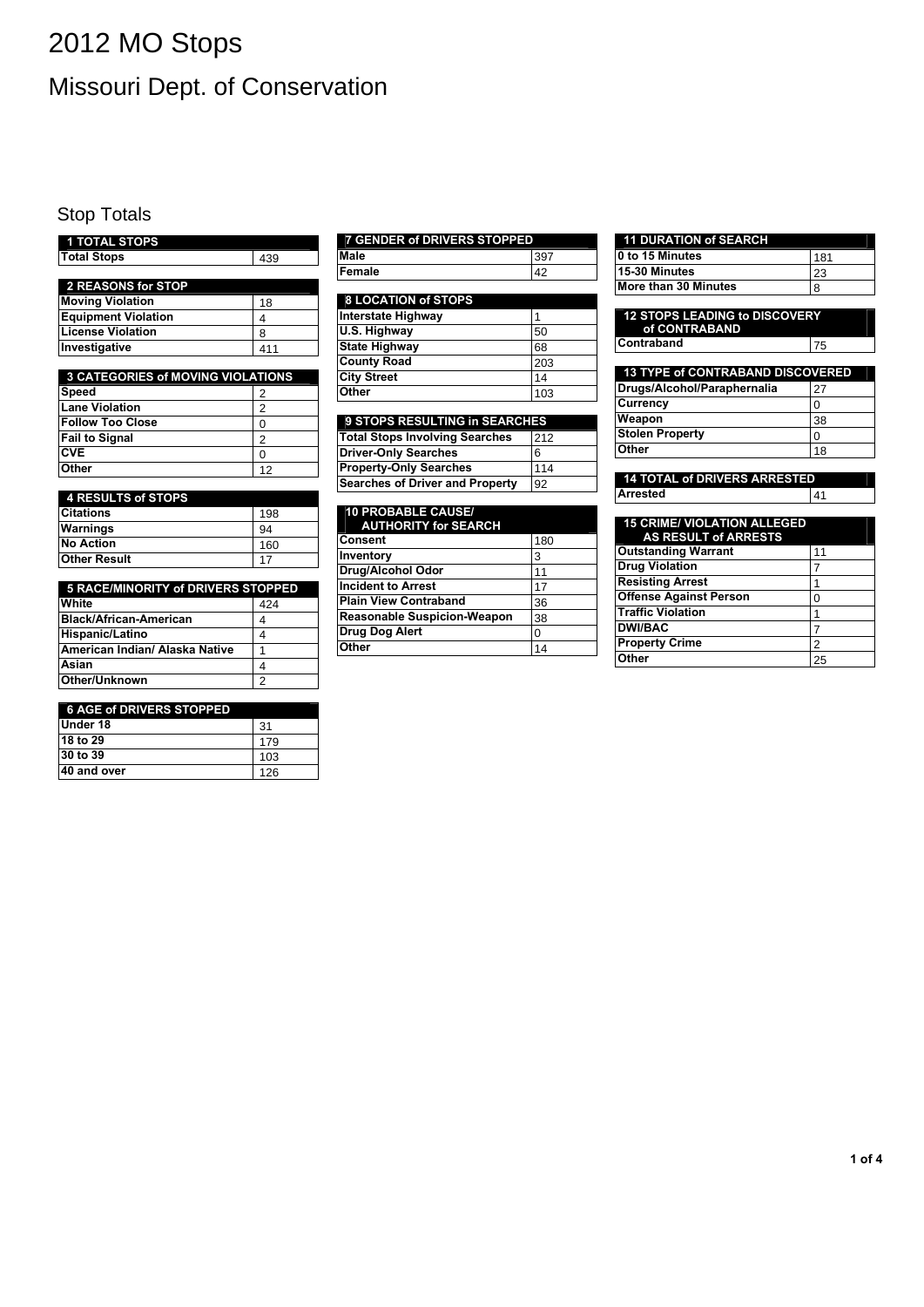# White Stops

| <b>1 TOTAL STOPS</b>       |     |
|----------------------------|-----|
| <b>Total Stops</b>         | 424 |
|                            |     |
| 2 REASONS for STOP         |     |
| <b>Moving Violation</b>    | 17  |
| <b>Equipment Violation</b> |     |
| License Violation          | 8   |
| Investigative              | 396 |
|                            |     |

| <b>3 CATEGORIES of MOVING VIOLATIONS</b> |    |  |
|------------------------------------------|----|--|
| Speed                                    | 2  |  |
| <b>Lane Violation</b>                    | 2  |  |
| <b>Follow Too Close</b>                  |    |  |
| <b>Fail to Signal</b>                    |    |  |
| <b>CVE</b>                               |    |  |
| <b>Other</b>                             | 12 |  |

| 4 RESULTS of STOPS  |     |
|---------------------|-----|
| <b>Citations</b>    | 187 |
| <b>Warnings</b>     | 90  |
| <b>No Action</b>    | 160 |
| <b>Other Result</b> |     |

| <b>5 AGE of DRIVERS STOPPED</b> |     |
|---------------------------------|-----|
| Under 18                        | 30  |
| 18 to 29                        | 175 |
| 30 to 39                        | 97  |
| 40 and over                     | 122 |

| <b>6 GENDER of DRIVERS STOPPED</b> |     |
|------------------------------------|-----|
| <b>Male</b>                        | 385 |
| Female                             | 39  |
|                                    |     |

| l Female                   | 39  |
|----------------------------|-----|
|                            |     |
| <b>7 LOCATION of STOPS</b> |     |
| Interstate Highway         |     |
| U.S. Highway               | 47  |
| <b>State Highway</b>       | 65  |
| <b>County Road</b>         | 201 |
| <b>City Street</b>         | 13  |
| Other                      | 97  |
|                            |     |

| 8 STOPS RESULTING in SEARCHES          |     |  |
|----------------------------------------|-----|--|
| Total Stops Involving Searches         | 206 |  |
| <b>Driver-Only Searches</b>            | 6   |  |
| <b>Property-Only Searches</b>          | 110 |  |
| <b>Searches of Driver and Property</b> | 90  |  |

| 9 PROBABLE CAUSE/<br><b>AUTHORITY for SEARCH</b> |     |
|--------------------------------------------------|-----|
| Consent                                          | 177 |
| Inventory                                        | 3   |
| Drug/Alcohol Odor                                | 11  |
| <b>Incident to Arrest</b>                        | 15  |
| Plain View Contraband                            | 35  |
| <b>Reasonable Suspicion-Weapon</b>               | 38  |
| Drug Dog Alert                                   | 0   |
| <b>Other</b>                                     | 13  |

| <b>10 DURATION of SEARCH</b> |     |
|------------------------------|-----|
| 0 to 15 Minutes              | 176 |
| 15-30 Minutes                |     |
| More than 30 Minutes         | 8   |

| <b>11 STOPS LEADING to DISCOVERY</b><br>of CONTRABAND |    |  |
|-------------------------------------------------------|----|--|
| <b>Contraband</b>                                     | 73 |  |
| <b>12 TYPE of CONTRABAND DISCOVERED</b>               |    |  |
| Drugs/Alcohol/Paraphernalia                           | 26 |  |
| <b>Currency</b>                                       | ი  |  |
| Weapon                                                | 38 |  |
| <b>Stolen Property</b>                                | ი  |  |
| Other                                                 |    |  |

13 TOTAL of DRIVERS ARRESTED Arrested 37

| <b>14 CRIME/ VIOLATION ALLEGED</b><br><b>AS RESULT of ARRESTS</b> |    |
|-------------------------------------------------------------------|----|
| <b>Outstanding Warrant</b>                                        | 10 |
| <b>Drug Violation</b>                                             | 6  |
| <b>Resisting Arrest</b>                                           | ი  |
| <b>Offense Against Person</b>                                     | ი  |
| <b>Traffic Violation</b>                                          | U  |
| <b>DWI/BAC</b>                                                    |    |
| <b>Property Crime</b>                                             | 2  |
| Other                                                             | つつ |

#### Black Stops

| 1 TOTAL STOPS      |  |
|--------------------|--|
| <b>Total Stops</b> |  |
|                    |  |

| 2 REASONS for STOP         |  |
|----------------------------|--|
| <b>Moving Violation</b>    |  |
| <b>Equipment Violation</b> |  |
| <b>License Violation</b>   |  |
| Investigative              |  |

| Total Stops                              | 4              |
|------------------------------------------|----------------|
|                                          |                |
| 2 REASONS for STOP                       |                |
| <b>Moving Violation</b>                  | 1              |
| <b>Equipment Violation</b>               | 0              |
| <b>License Violation</b>                 | 0              |
| Investigative                            | 4              |
|                                          |                |
| <b>3 CATEGORIES of MOVING VIOLATIONS</b> |                |
| Speed                                    | 0              |
| <b>Lane Violation</b>                    | 0              |
| <b>Follow Too Close</b>                  | 0              |
| Fail to Signal                           | 1              |
| <b>CVE</b>                               | 0              |
| Other                                    | 0              |
|                                          |                |
| <b>4 RESULTS of STOPS</b>                |                |
| <b>Citations</b>                         | 3              |
| Warnings                                 | 1              |
| <b>No Action</b>                         | 0              |
| <b>Other Result</b>                      | 0              |
|                                          |                |
| <b>5 AGE of DRIVERS STOPPED</b>          |                |
| Under 18                                 | 0              |
| 18 to 29                                 | $\overline{c}$ |
| 30 to 39                                 | $\overline{2}$ |
| 40 and over                              | $\Omega$       |

| <b>4 RESULTS of STOPS</b> |  |
|---------------------------|--|
| <b>Citations</b>          |  |
| <b>Warnings</b>           |  |
| <b>No Action</b>          |  |
| <b>Other Result</b>       |  |

| <b>5 AGE of DRIVERS STOPPED</b> |  |
|---------------------------------|--|
| Under 18                        |  |
| 18 to 29                        |  |
| 30 to 39                        |  |
| 40 and over                     |  |

| <b>6 GENDER of DRIVERS STOPPED</b> |  |  |
|------------------------------------|--|--|
| Male                               |  |  |
| Female                             |  |  |

| 7 LOCATION of STOPS  |  |
|----------------------|--|
| Interstate Highway   |  |
| U.S. Highway         |  |
| <b>State Highway</b> |  |
| <b>County Road</b>   |  |

| <b>City Street</b>            |  |
|-------------------------------|--|
| <b>Other</b>                  |  |
|                               |  |
| 8 STOPS RESULTING in SEARCHES |  |

| <b>Total Stops Involving Searches</b>  | l3             |
|----------------------------------------|----------------|
| <b>Driver-Only Searches</b>            | 10             |
| <b>Property-Only Searches</b>          |                |
| <b>Searches of Driver and Property</b> | $\overline{2}$ |

| Male                                   | 4              |
|----------------------------------------|----------------|
| Female                                 | ი              |
|                                        |                |
| <b>7 LOCATION of STOPS</b>             |                |
| <b>Interstate Highway</b>              | 0              |
| U.S. Highway                           | 1              |
| <b>State Highway</b>                   | 1              |
| <b>County Road</b>                     | 0              |
| <b>City Street</b>                     | 0              |
| Other                                  | $\mathfrak{p}$ |
|                                        |                |
| 8 STOPS RESULTING in SEARCHES          |                |
| <b>Total Stops Involving Searches</b>  | 3              |
| <b>Driver-Only Searches</b>            | $\Omega$       |
| <b>Property-Only Searches</b>          | 1              |
| <b>Searches of Driver and Property</b> | $\mathfrak{p}$ |
|                                        |                |
| 9 PROBABLE CAUSE/                      |                |
| <b>AUTHORITY for SEARCH</b><br>Consent |                |
|                                        | 2              |
| Inventory                              | 0              |
| Drug/Alcohol Odor                      | 0              |
| <b>Incident to Arrest</b>              | $\overline{2}$ |
| <b>Plain View Contraband</b>           | 0              |
| <b>Reasonable Suspicion-Weapon</b>     | 0              |
| Drug Dog Alert                         | 0              |
| Other                                  | 0              |

|  | <b>10 DURATION of SEARCH</b> |  |
|--|------------------------------|--|
|  |                              |  |
|  |                              |  |
|  |                              |  |

| 10 to 15 Minutes     |  |
|----------------------|--|
| 15-30 Minutes        |  |
| More than 30 Minutes |  |

| <b>11 STOPS LEADING to DISCOVERY</b><br>of CONTRABAND |  |
|-------------------------------------------------------|--|
| Contraband                                            |  |

| <b>12 TYPE of CONTRABAND DISCOVERED</b> |   |
|-----------------------------------------|---|
| Drugs/Alcohol/Paraphernalia             |   |
| <b>Currency</b>                         | O |
| Weapon                                  | 0 |
| <b>Stolen Property</b>                  | O |
| Other                                   |   |

| <b>0 to 15 MINUTES</b>                  | 2             |
|-----------------------------------------|---------------|
| 15-30 Minutes                           | 1             |
| More than 30 Minutes                    | 0             |
|                                         |               |
| <b>11 STOPS LEADING to DISCOVERY</b>    |               |
| of CONTRABAND                           |               |
| Contraband                              | 1             |
|                                         |               |
| <b>12 TYPE of CONTRABAND DISCOVERED</b> |               |
| Drugs/Alcohol/Paraphernalia             | 1             |
| Currency                                | 0             |
| Weapon                                  | 0             |
| <b>Stolen Property</b>                  | 0             |
| Other                                   | $\Omega$      |
|                                         |               |
| <b>13 TOTAL of DRIVERS ARRESTED</b>     |               |
| <b>Arrested</b>                         | 3             |
|                                         |               |
| <b>14 CRIME/ VIOLATION ALLEGED</b>      |               |
| <b>AS RESULT of ARRESTS</b>             |               |
| <b>Outstanding Warrant</b>              | 1             |
| <b>Drug Violation</b>                   | 1             |
| <b>Resisting Arrest</b>                 | 1             |
| <b>Offense Against Person</b>           | 0             |
| <b>Traffic Violation</b>                | 1             |
| <b>DWI/BAC</b>                          | 0             |
| <b>Property Crime</b>                   | 0             |
| Other                                   | $\mathcal{P}$ |
|                                         |               |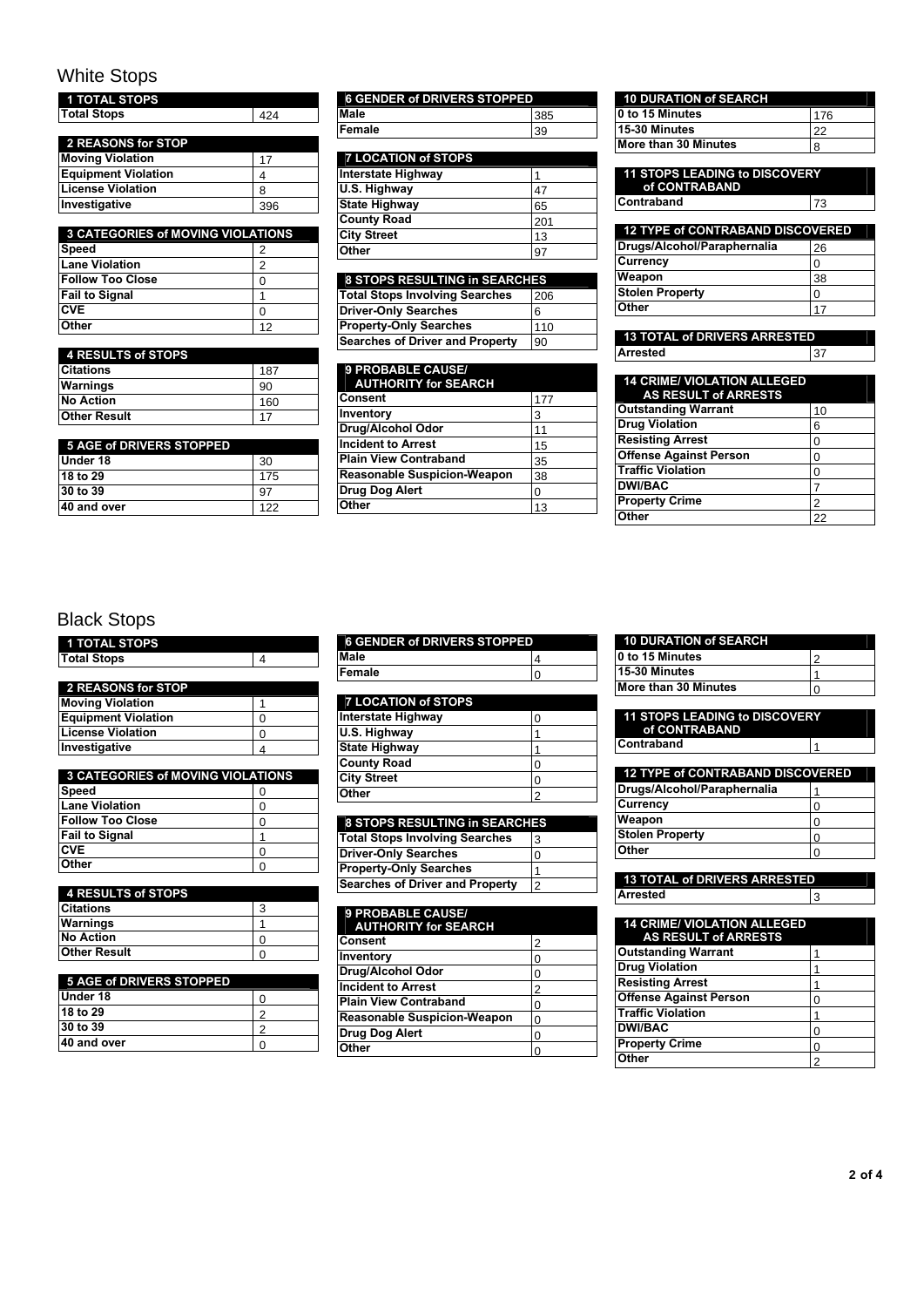# Hispanic Stops

| <b>1 TOTAL STOPS</b>                     |   |
|------------------------------------------|---|
| <b>Total Stops</b>                       | 4 |
|                                          |   |
| 2 REASONS for STOP                       |   |
| <b>Moving Violation</b>                  | 0 |
| <b>Equipment Violation</b>               | 0 |
| <b>License Violation</b>                 | 0 |
| Investigative                            | 4 |
|                                          |   |
| <b>3 CATEGORIES of MOVING VIOLATIONS</b> |   |
| Speed                                    | 0 |
| <b>Lane Violation</b>                    | 0 |
| <b>Follow Too Close</b>                  | 0 |
| <b>Fail to Signal</b>                    | 0 |
| <b>CVE</b>                               | 0 |
| Other                                    | 0 |
|                                          |   |
| <b>4 RESULTS of STOPS</b>                |   |
| <b>Citations</b>                         | 3 |
| Warnings                                 | 1 |
| <b>No Action</b>                         | 0 |
| <b>Other Result</b>                      | 0 |
|                                          |   |
| <b>5 AGE of DRIVERS STOPPED</b>          |   |
| Under 18                                 | 0 |
| 18 to 29                                 | 1 |
| 30 to 39                                 | 2 |
| 40 and over                              | 1 |

| <b>3 CATEGORIES of MOVING VIOLATIONS</b> |  |
|------------------------------------------|--|
| Speed                                    |  |
| <b>Lane Violation</b>                    |  |
| <b>Follow Too Close</b>                  |  |
| <b>Fail to Signal</b>                    |  |
| <b>CVE</b>                               |  |
| <b>Other</b>                             |  |

| 4 RESULTS of STOPS  |  |
|---------------------|--|
| <b>Citations</b>    |  |
| Warnings            |  |
| <b>No Action</b>    |  |
| <b>Other Result</b> |  |

| 5 AGE of DRIVERS STOPPED |  |
|--------------------------|--|
| Under 18                 |  |
| 18 to 29                 |  |
| 30 to 39                 |  |
| 40 and over              |  |

| <b>6 GENDER of DRIVERS STOPPED</b> |  |
|------------------------------------|--|
| <b>Male</b>                        |  |
| Female                             |  |
|                                    |  |

| <b>7 LOCATION of STOPS</b> |  |
|----------------------------|--|
| Interstate Highway         |  |
| U.S. Highway               |  |
| State Highway              |  |
| <b>County Road</b>         |  |
| <b>City Street</b>         |  |
| <b>Other</b>               |  |
|                            |  |

| 8 STOPS RESULTING in SEARCHES         |                |
|---------------------------------------|----------------|
| <b>Total Stops Involving Searches</b> | $\overline{2}$ |
| <b>Driver-Only Searches</b>           | 0              |
| <b>Property-Only Searches</b>         | 2              |
| Searches of Driver and Property       | $\overline{0}$ |

| Male                                   | 3        |
|----------------------------------------|----------|
| Female                                 | 1        |
|                                        |          |
| <b>7 LOCATION of STOPS</b>             |          |
| <b>Interstate Highway</b>              | 0        |
| U.S. Highway                           | 1        |
| <b>State Highway</b>                   | 1        |
| <b>County Road</b>                     | 1        |
| <b>City Street</b>                     | 0        |
| Other                                  | 1        |
|                                        |          |
| 8 STOPS RESULTING in SEARCHES          |          |
| <b>Total Stops Involving Searches</b>  | 2        |
| <b>Driver-Only Searches</b>            | $\Omega$ |
| <b>Property-Only Searches</b>          | 2        |
| <b>Searches of Driver and Property</b> | $\Omega$ |
|                                        |          |
| <b>9 PROBABLE CAUSE/</b>               |          |
| <b>AUTHORITY for SEARCH</b>            |          |
| Consent                                | 1        |
| Inventory                              | 0        |
| <b>Drug/Alcohol Odor</b>               | 0        |
| <b>Incident to Arrest</b>              | 0        |
| <b>Plain View Contraband</b>           | 0        |
| <b>Reasonable Suspicion-Weapon</b>     | $\Omega$ |
| Drug Dog Alert                         | 0        |
| Other                                  | 1        |

| <b>10 DURATION of SEARCH</b> |  |
|------------------------------|--|
| 0 to 15 Minutes              |  |
| 15-30 Minutes                |  |
| More than 30 Minutes         |  |

| <b>11 STOPS LEADING to DISCOVERY</b><br>of CONTRABAND |   |  |
|-------------------------------------------------------|---|--|
| <b>Contraband</b>                                     |   |  |
|                                                       |   |  |
| <b>12 TYPE of CONTRABAND DISCOVERED</b>               |   |  |
| Drugs/Alcohol/Paraphernalia                           | U |  |
| <b>Currency</b>                                       | U |  |
| Weapon                                                |   |  |
| <b>Stolen Property</b>                                |   |  |
| Other                                                 |   |  |

| 0 to 15 Minutes                     | 2        |
|-------------------------------------|----------|
| 15-30 Minutes                       | 0        |
| More than 30 Minutes                | $\Omega$ |
|                                     |          |
| 11 STOPS LEADING to DISCOVERY       |          |
| of CONTRABAND                       |          |
| Contraband                          | 1        |
|                                     |          |
| 12 TYPE of CONTRABAND DISCOVERED    |          |
| Drugs/Alcohol/Paraphernalia         | 0        |
| Currency                            | 0        |
| Weapon                              | $\Omega$ |
| <b>Stolen Property</b>              | 0        |
| Other                               | 1        |
|                                     |          |
|                                     |          |
| <b>13 TOTAL of DRIVERS ARRESTED</b> |          |
| <b>Arrested</b>                     | 1        |
|                                     |          |
| <b>14 CRIME/ VIOLATION ALLEGED</b>  |          |
| <b>AS RESULT of ARRESTS</b>         |          |
| <b>Outstanding Warrant</b>          | 0        |
| <b>Drug Violation</b>               | 0        |
| <b>Resisting Arrest</b>             | $\Omega$ |
| <b>Offense Against Person</b>       | 0        |
| <b>Traffic Violation</b>            | 0        |
| <b>DWI/BAC</b>                      | 0        |
| <b>Property Crime</b>               | $\Omega$ |

#### Asian Stops

| <b>1 TOTAL STOPS</b> |  |
|----------------------|--|
| <b>Total Stops</b>   |  |
|                      |  |

| 2 REASONS for STOP         |  |
|----------------------------|--|
| <b>Moving Violation</b>    |  |
| <b>Equipment Violation</b> |  |
| <b>License Violation</b>   |  |
| Investigative              |  |

| Total Stops                              | 4 |
|------------------------------------------|---|
|                                          |   |
| 2 REASONS for STOP                       |   |
| <b>Moving Violation</b>                  | 0 |
| <b>Equipment Violation</b>               | 0 |
| <b>License Violation</b>                 | 0 |
| Investigative                            | 4 |
|                                          |   |
| <b>3 CATEGORIES of MOVING VIOLATIONS</b> |   |
| Speed                                    | 0 |
| <b>Lane Violation</b>                    | 0 |
| <b>Follow Too Close</b>                  | 0 |
| Fail to Signal                           | 0 |
| <b>CVE</b>                               | 0 |
| Other                                    | 0 |
|                                          |   |
| <b>4 RESULTS of STOPS</b>                |   |
| <b>Citations</b>                         | 4 |
| Warnings                                 | 0 |
| <b>No Action</b>                         | 0 |
| <b>Other Result</b>                      | 0 |
|                                          |   |
| <b>5 AGE of DRIVERS STOPPED</b>          |   |
| Under 18                                 | 1 |
| 18 to 29                                 | 1 |
| 30 to 39                                 | 1 |
| 40 and over                              | 1 |

| 4 RESULTS of STOPS  |  |
|---------------------|--|
| <b>Citations</b>    |  |
| Warnings            |  |
| <b>No Action</b>    |  |
| <b>Other Result</b> |  |

| 5 AGE of DRIVERS STOPPED |  |
|--------------------------|--|
| Under 18                 |  |
| 18 to 29                 |  |
| 30 to 39                 |  |
| 40 and over              |  |

| <b>6 GENDER of DRIVERS STOPPED</b> |  |
|------------------------------------|--|
| Male                               |  |
| Female                             |  |

### **7 LOCATION of STOPS**

| Interstate Highway   |  |
|----------------------|--|
| U.S. Highway         |  |
| <b>State Highway</b> |  |
| <b>County Road</b>   |  |
| <b>City Street</b>   |  |
| Other                |  |

#### 8 STOPS RESULTING in SEARCHES

| <b>Total Stops Involving Searches</b>  | 0  |
|----------------------------------------|----|
| <b>Driver-Only Searches</b>            | 0  |
| <b>Property-Only Searches</b>          | 0  |
| <b>Searches of Driver and Property</b> | 'n |

| Male                                   | 3           |
|----------------------------------------|-------------|
| Female                                 | 1           |
|                                        |             |
| <b>7 LOCATION of STOPS</b>             |             |
| <b>Interstate Highway</b>              | 0           |
| U.S. Highway                           | 1           |
| <b>State Highway</b>                   | 0           |
| <b>County Road</b>                     | 1           |
| <b>City Street</b>                     | 1           |
| Other                                  | 1           |
|                                        |             |
| 8 STOPS RESULTING in SEARCHES          |             |
| <b>Total Stops Involving Searches</b>  | $\Omega$    |
| <b>Driver-Only Searches</b>            | 0           |
| <b>Property-Only Searches</b>          | 0           |
| <b>Searches of Driver and Property</b> | $\Omega$    |
|                                        |             |
| 9 PROBABLE CAUSE/                      |             |
| <b>AUTHORITY for SEARCH</b><br>Consent |             |
|                                        | 0           |
| Inventory<br>Drug/Alcohol Odor         | 0           |
| <b>Incident to Arrest</b>              | 0           |
|                                        | 0           |
| <b>Plain View Contraband</b>           | 0           |
| <b>Reasonable Suspicion-Weapon</b>     | 0           |
| <b>Drug Dog Alert</b>                  | $\mathbf 0$ |
| Other                                  | 0           |
|                                        |             |

| 10 DURATION of SEARCH |
|-----------------------|
|                       |

| 0 to 15 Minutes      |  |
|----------------------|--|
| 15-30 Minutes        |  |
| More than 30 Minutes |  |

| <b>11 STOPS LEADING to DISCOVERY</b><br>of CONTRABAND |    |
|-------------------------------------------------------|----|
| <b>Contraband</b>                                     | ١O |

| <b>12 TYPE of CONTRABAND DISCOVERED</b> |   |
|-----------------------------------------|---|
| Drugs/Alcohol/Paraphernalia             | 0 |
| <b>Currency</b>                         | O |
| Weapon                                  | 0 |
| <b>Stolen Property</b>                  | 0 |
| Other                                   |   |

| <b>0 to 15 MINUTES</b>               | 0        |
|--------------------------------------|----------|
| 15-30 Minutes                        | 0        |
| More than 30 Minutes                 | $\Omega$ |
|                                      |          |
| <b>11 STOPS LEADING to DISCOVERY</b> |          |
| of CONTRABAND                        |          |
| Contraband                           | $\Omega$ |
|                                      |          |
| 12 TYPE of CONTRABAND DISCOVERED     |          |
| Drugs/Alcohol/Paraphernalia          | 0        |
| Currency                             | 0        |
| Weapon                               | 0        |
| <b>Stolen Property</b>               | $\Omega$ |
| Other                                | $\Omega$ |
|                                      |          |
| <b>13 TOTAL of DRIVERS ARRESTED</b>  |          |
| <b>Arrested</b>                      | $\Omega$ |
|                                      |          |
| <b>14 CRIME/ VIOLATION ALLEGED</b>   |          |
| <b>AS RESULT of ARRESTS</b>          |          |
| <b>Outstanding Warrant</b>           | 0        |
| <b>Drug Violation</b>                | 0        |
| <b>Resisting Arrest</b>              | 0        |
| <b>Offense Against Person</b>        | 0        |
| <b>Traffic Violation</b>             | 0        |
| <b>DWI/BAC</b>                       | 0        |
| <b>Property Crime</b>                | $\Omega$ |
| Other                                | 0        |
|                                      |          |